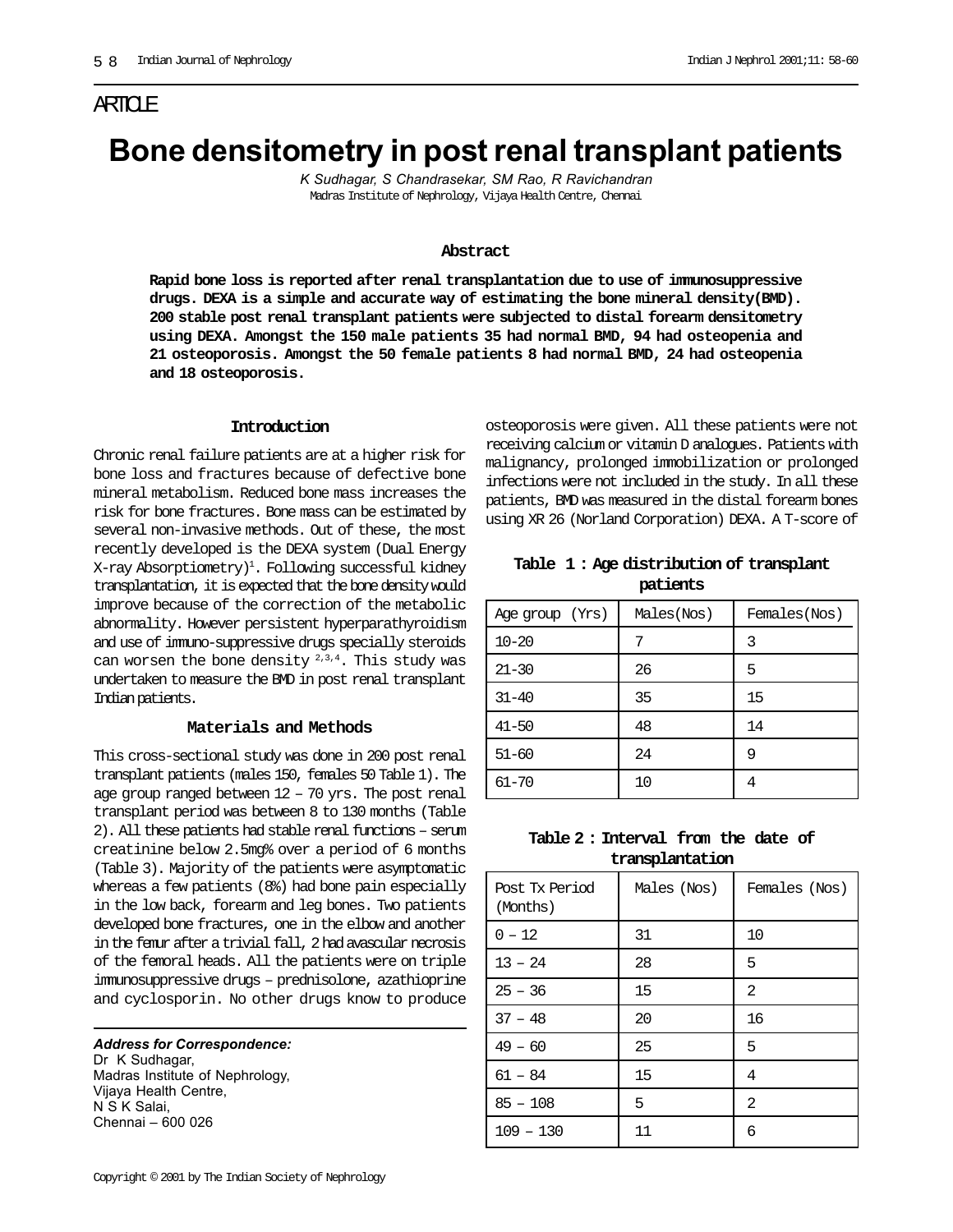

Figure 1 : Correlation between the degree of osteoporosis (T-score) and post transplant period (days)

–1 to +1 standard deviation was considered as normal BMD. A T-score of –1 to –2.5 SD was considered as osteopenia and T-score of more than –2.5 SD was considered as osteoporosis as per WHO criteria 5 .

#### **Results**

Among 150 male patients, normal BMD was observed in 35 patients (23.3%). Osteopenia was observed in 94 patients (62.6%). 21 patients had osteoporosis (14%). Among 50 females, normal BMD was observed in 8 patients (16 %) 24 patients had osteopenia (48%). Remaining 18 patients had osteoporosis (36%).

Actual value for BMD is shown in Table 4. The BMD is significantly reduced both in males and females when compared to healthy controls.

The correlation between severity of osteoporosis and duration of post renal transplant period was insignificant

|                                                          | Range        | Mean |  |
|----------------------------------------------------------|--------------|------|--|
| Urea (mg%)                                               | $30 - 65$    | 47.5 |  |
| Creatinine(mg%)                                          | $1 - 2.5$    | 1.75 |  |
| Calcium(mq <sub>8</sub> )                                | $8.1 - 10.4$ | 9.7  |  |
| Phosphorous<br>(mq <sub>8</sub> )                        | $2.5 - 4.5$  | 3.5  |  |
| Uric acid(mg%)                                           | $5.2 - 7.1$  | 6.1  |  |
| Alkaline<br>phosphatase<br>$(\text{I}\text{U}/\text{L})$ | $112 - 168$  | 140  |  |

**Table 3 : Biochemical parameters**

 $(P > 0.1)$  (Figure 1). Osteoporosis in patients more than 50 yrs of age was (51 %) (24 patients out of 47).

#### **Discussion**

Renal transplantation is associated with skeletal morbidity. Osteopenia is frequent and fracture risk is increased<sup>6</sup>. Rapid bone loss occurs in the first year of transplantation in a sex dependent fashion: females lost mass from the lumbar spine and males from femoral neck7 . Bone loss occurs during the first six months at a very high rate and subsequently undergoes slowing or stabilization 8,9,10,11. Glucocorticoids and cyclosporin are thought to be implicated although the role of latter is  $control$ controversial $1^{10,11}$ . Glucocorticoids inhibit intestinal calcium absorption, increase calciuria and reduce the  $s$ ecretion of sex hormones $^{13,14}$ . Glucocorticoids also have direct and complex effects on bone metabolism with clear cut osteoblast toxicity and enhanced resorptive responsiveness to parathyroid hormone15. Alfonso etal have compared the BMD in 3 groups of transplant patients (cyclosporin monotheray, azathioprin plus predisolone, and triple immunotherapy). They found no difference in all the three groups. Osteopenia was seen in the appendicular skeleton in all the patients<sup>16</sup>.

In the present study, we have chosen to measure the BMD in the distal forearm bones for the following reasons. (a) convenience (b) low cost (c) lack of false positives due to weight bearing or degeneration. This is the first study in India to measure the BMD in post renal transplant patients. Our results are similar to the western literature12,13,16. Serial estimation of BMD by DEXA would be of great importance for following renal transplantation as it has been shown that with the use of biphosphonates it is possible to prevent bone loss  $f$ ollowing renal transplantation $17$ .